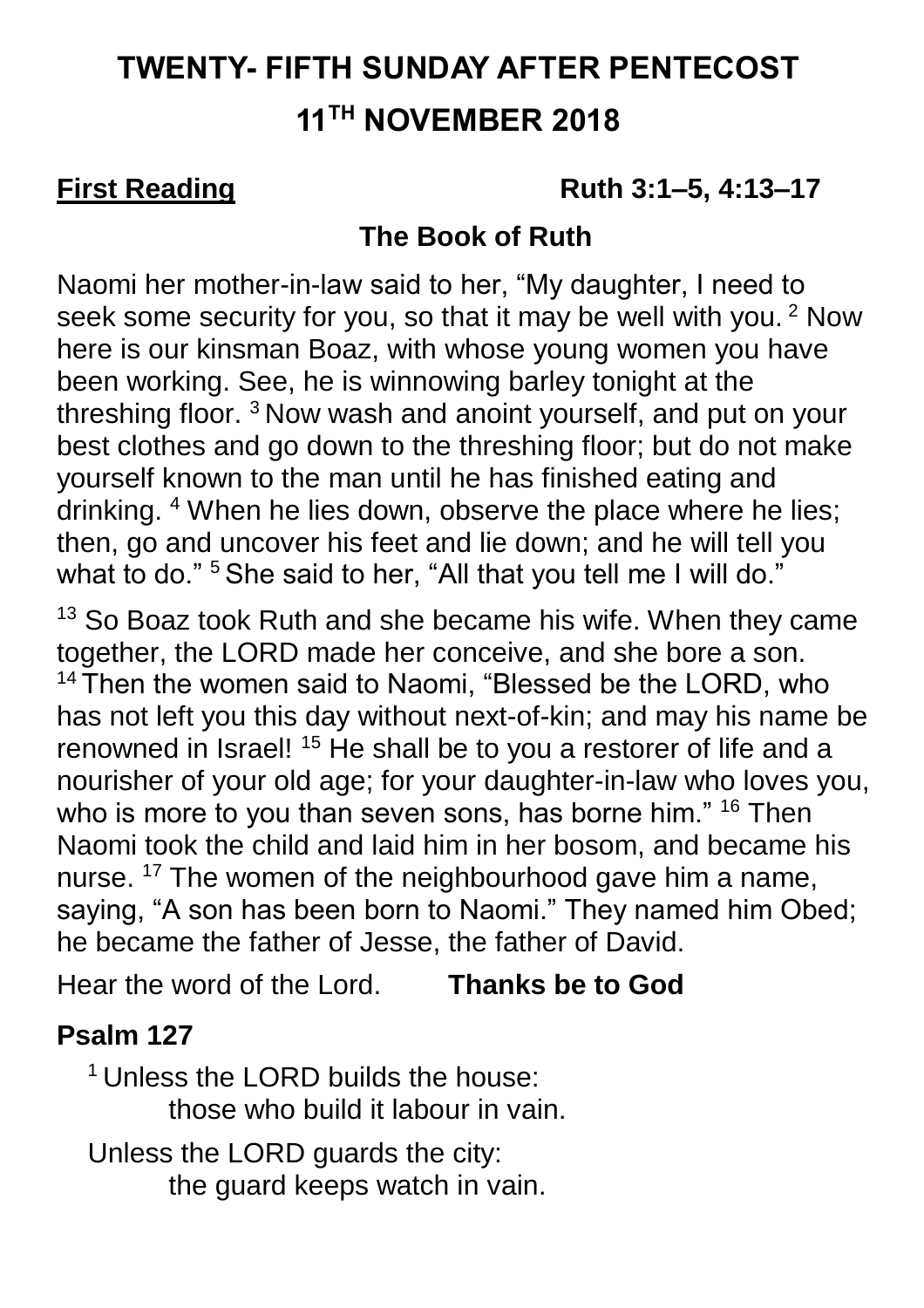$2$  It is in vain that you rise up early and go late to rest, eating the bread of anxious toil:

for he gives sleep to his beloved.

- <sup>3</sup> Sons are indeed a heritage from the LORD: the fruit of the womb a reward.
- <sup>4</sup> Like arrows in the hand of a warrior: are the sons of one's youth.
- <sup>5</sup> Happy is the man who has his quiver full of them: He shall not be put to shame when he speaks with his enemies in the gate.

### **Second Reading Constraining Reading Reading Reading Research Research Research Research Research Research Research Research Research Research Research Research Research Research Research Research Research Research Researc**

## **The Letter to the Hebrews**

<sup>24</sup> For Christ did not enter a sanctuary made by human hands, a mere copy of the true one, but he entered into heaven itself, now to appear in the presence of God on our behalf. <sup>25</sup> Nor was it to offer himself again and again, as the high priest enters the Holy Place year after year with blood that is not his own;  $26$  for then he would have had to suffer again and again since the foundation of the world. But as it is, he has appeared once for all at the end of the age to remove sin by the sacrifice of himself.  $27$  And just as it is appointed for mortals to die once, and after that the judgment,  $28$  so Christ, having been offered once to bear the sins of many, will appear a second time, not to deal with sin, but to save those who are eagerly waiting for him.

Hear the word of the Lord. **Thanks be to God**

### **Gospel Mark 12:38–44**

The Gospel of our Lord Jesus Christ according to Mark **Glory to you Lord Jesus Christ.**

<sup>38</sup> As he taught, he said, "Beware of the scribes, who like to walk around in long robes, and to be greeted with respect in the marketplaces, <sup>39</sup> and to have the best seats in the synagogues and places of honour at banquets! <sup>40</sup> They devour widows'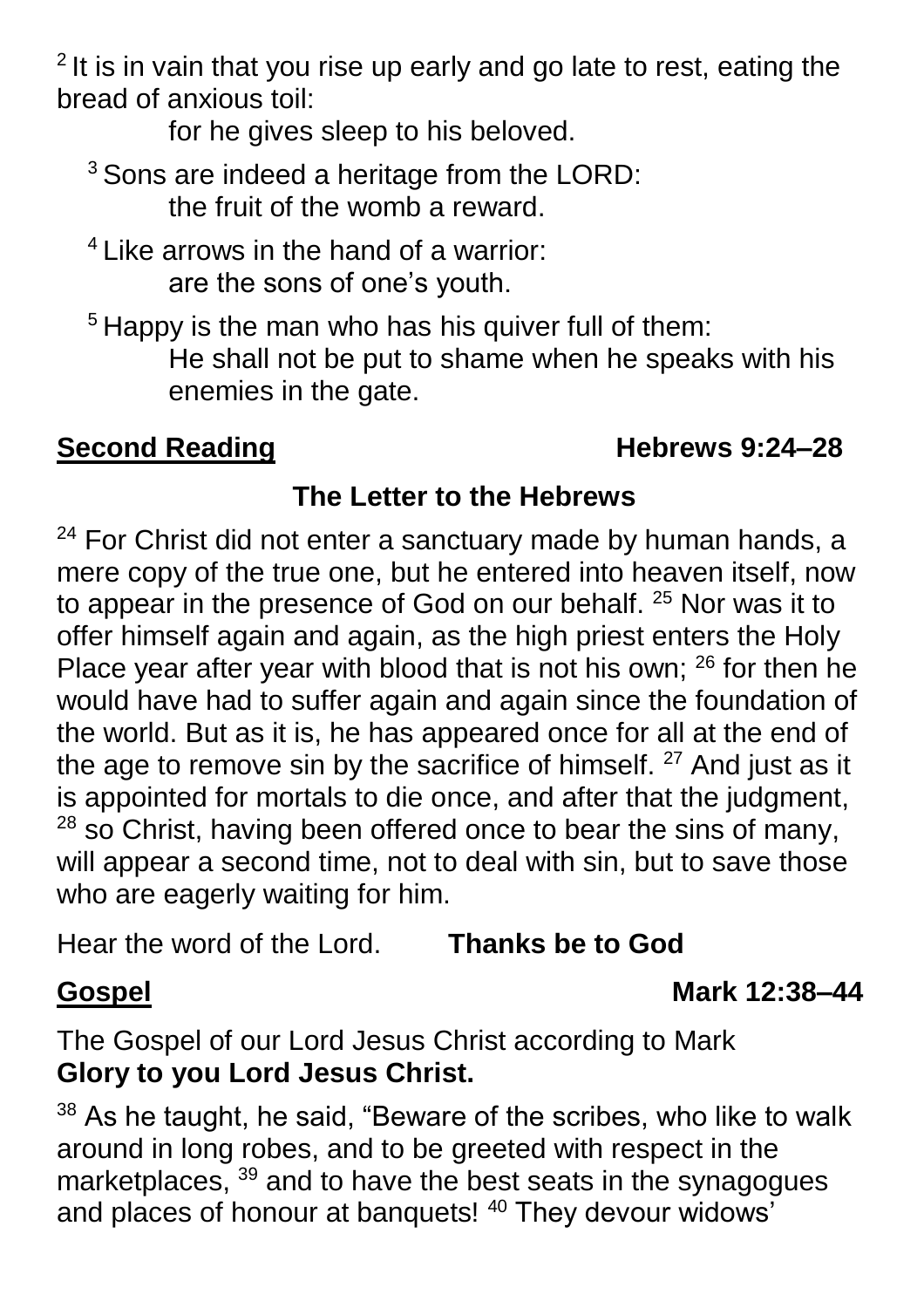houses and for the sake of appearance say long prayers. They will receive the greater condemnation."

<sup>41</sup> He sat down opposite the treasury, and watched the crowd putting money into the treasury. Many rich people put in large sums. <sup>42</sup> A poor widow came and put in two small copper coins, which are worth a penny. <sup>43</sup> Then he called his disciples and said to them, "Truly I tell you, this poor widow has put in more than all those who are contributing to the treasury. <sup>44</sup> For all of them have contributed out of their abundance; but she out of her poverty has put in everything she had, all she had to live on."

The Gospel of the Lord

## **Praise to you Lord Jesus Christ.**

## **Sentence**

Give and it will be given to you. A good measure, pressed down, shaken together, running over, will be put into your lap; for the measure you give will be the measure you get back.

Luke 6.38

## **Prayer of the day**

O God, whose blessed Son came into the world that he might destroy the works of evil and make us your children and heirs of eternal life: grant that, having this hope, we may purify ourselves as he is pure; that, when he comes again with power and great glory, we may be made like him in his eternal and glorious kingdom; where he lives and reigns with you and the Holy Spirit, one God , for ever and ever. **Amen.**

## **Supplementary Readings**

Ruth 4.7-12, 18-22 Psalm 146 Hebrews 10.1-10

## **Prayer Response**

Lord, as you have called us, **make us worthy of our calling.**